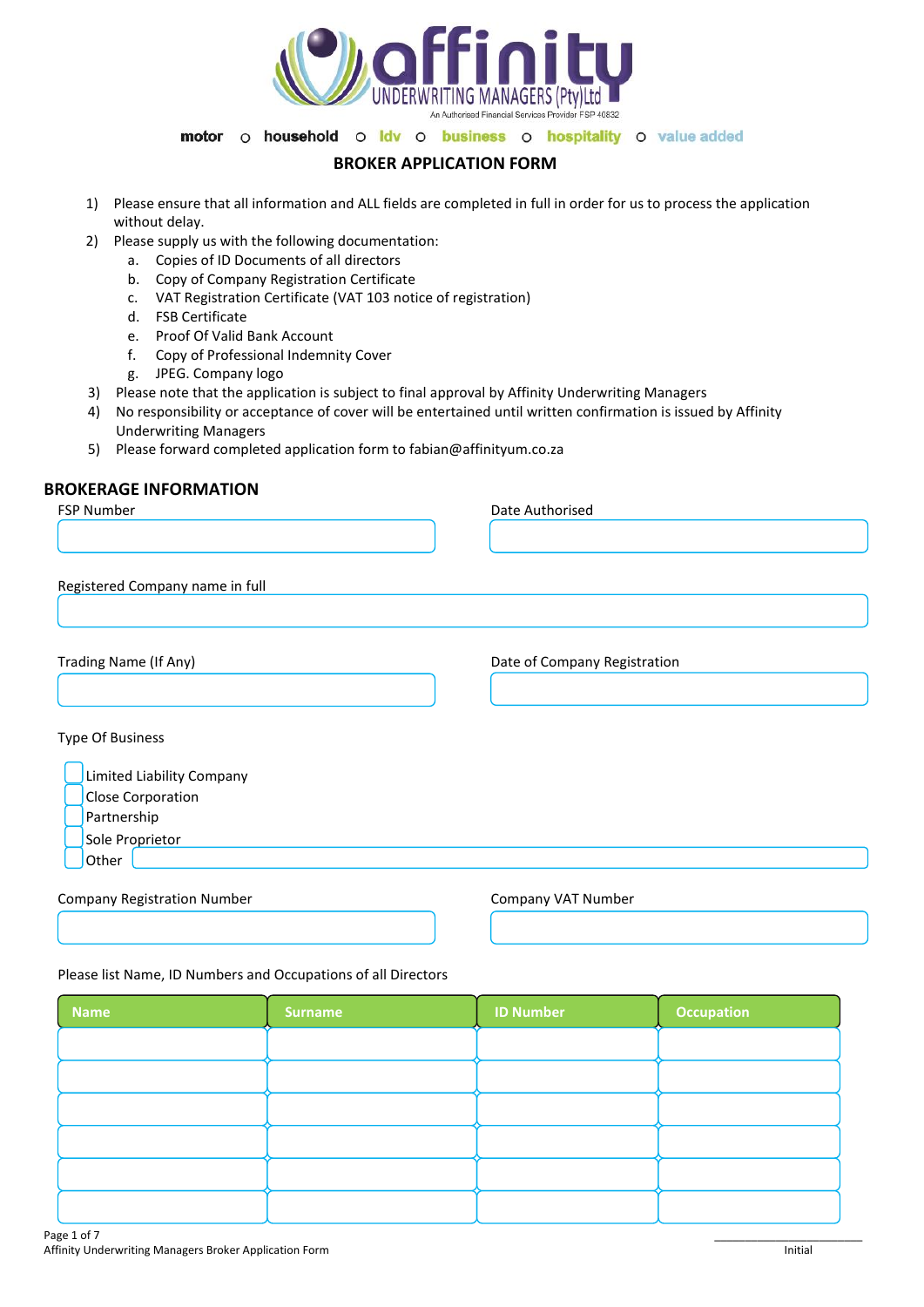

## Please list the names. I.D. Numbers or registration numbers of shareholders/Members/Partners

| <b>Name</b> | <b>Surname</b> | <b>ID Number / Reg No</b> | <b>Occupation</b> |
|-------------|----------------|---------------------------|-------------------|
|             |                |                           |                   |
|             |                |                           |                   |
|             |                |                           |                   |
|             |                |                           |                   |
|             |                |                           |                   |
|             |                |                           |                   |
|             |                |                           |                   |
|             |                |                           |                   |

Have any of the persons listed above, or has any organisation in which they have held a managerial position been placed in provisional or final liquidation, receivership or been placed under provisional or final judicial management, or been provisionally or finally sequestrated or entered into arrangements with creditors or are any such matters still pending? If yes, please provide full details:

 Yes No

If yes please provide full details:

Have any of these persons been convicted of any criminal offence during the past 10 years?

| Ξ<br>ب |
|--------|
| n      |

If yes please provide full details:

Is there any civil or criminal litigation pending against any of the persons mentioned above or against the applicant? Yes

No

If yes please provide full details: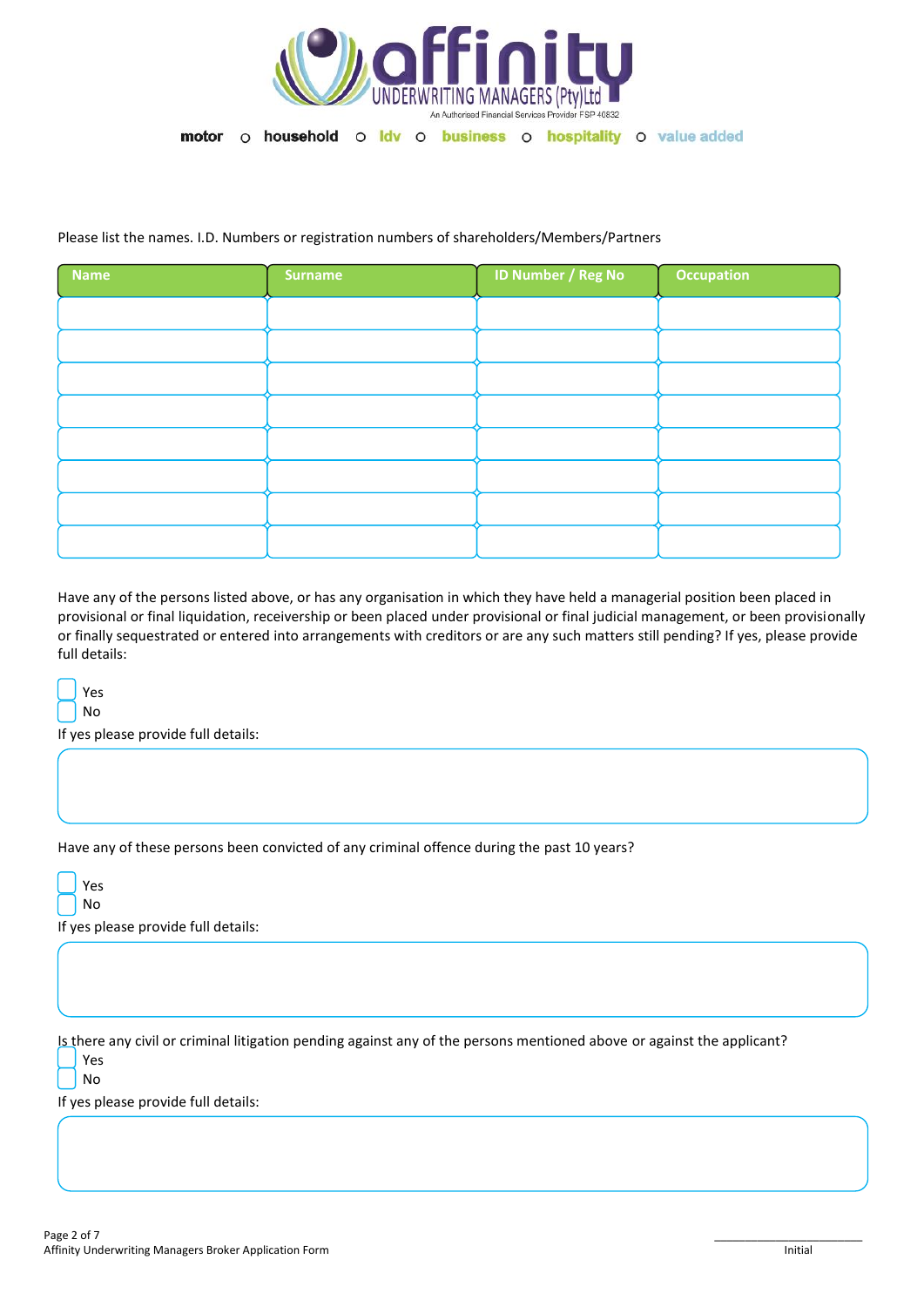

Have any of these persons ever had any agency or an agency application declined, terminated or granted on special terms?

| v<br><<br>ب |
|-------------|
| n<br>۰      |

If yes please provide full details:

## **MEMBERSHIP INFORMATION**

Please state any insurance industry related association memberships (Current and Past)

| <b>Name of Institution/Association</b> | <b>Membership Number</b> | <b>Active</b> |
|----------------------------------------|--------------------------|---------------|
|                                        |                          |               |
|                                        |                          |               |
|                                        |                          |               |
|                                        |                          |               |
|                                        |                          |               |

# **FACILITY INFORMATION**

Please state details as requested of all current insurance / underwriting companies where facilities are held in order of business

| Name of Company | <b>Branch</b> | <b>Contact Person</b> | <b>Period Of Agreement</b> | <b>Monthly Gross Premium</b> |
|-----------------|---------------|-----------------------|----------------------------|------------------------------|
|                 |               |                       |                            |                              |
|                 |               |                       |                            |                              |
|                 |               |                       |                            |                              |
|                 |               |                       |                            |                              |
|                 |               |                       |                            |                              |
|                 |               |                       |                            |                              |
|                 |               |                       |                            |                              |
|                 |               |                       |                            |                              |
|                 |               |                       |                            |                              |
|                 |               |                       |                            |                              |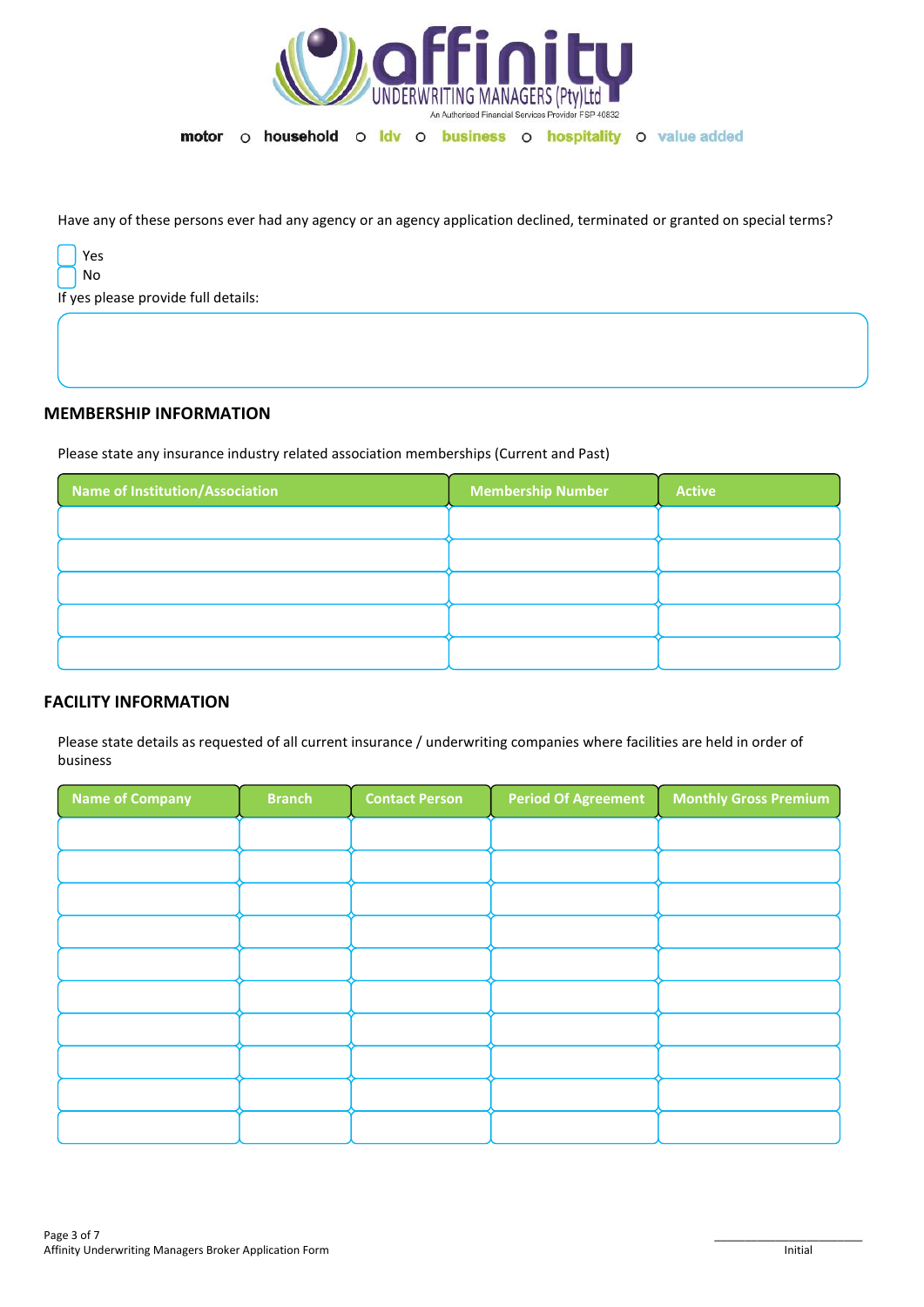

# **PROFESSIONAL INDEMNITY COVER**

| Insurer / Underwriter                                       | Policy Number      |
|-------------------------------------------------------------|--------------------|
|                                                             |                    |
| Limit Of Indemnity                                          | <b>Expiry Date</b> |
|                                                             |                    |
| Who is covered under policy (Only Directors, All Staff etc) |                    |

#### **BANKING INFORMATION**

Please note that the bank details provided will be used for commission payments. Please ensure that we are always kept up to date with accurate information on the bank details

| <b>Bank Name</b>   | <b>Branch</b>         |
|--------------------|-----------------------|
|                    |                       |
|                    |                       |
| <b>Branch Code</b> | <b>Account Type</b>   |
|                    |                       |
|                    |                       |
| Account Holder     | <b>Account Number</b> |
|                    |                       |

## **CONTACT INFORMATION**

Please ensure that you keep us updated with any contact information changes

| Main Switchboard Number                   | Alternative Contact Number    |
|-------------------------------------------|-------------------------------|
|                                           |                               |
| <b>Contact Person Name</b>                |                               |
|                                           |                               |
| Contact Person Cell Number                | Fax Number                    |
|                                           |                               |
| <b>General Email Address</b>              | <b>Website Address</b>        |
|                                           |                               |
| <b>Commission Statement email address</b> | Policy Schedule email Address |
|                                           |                               |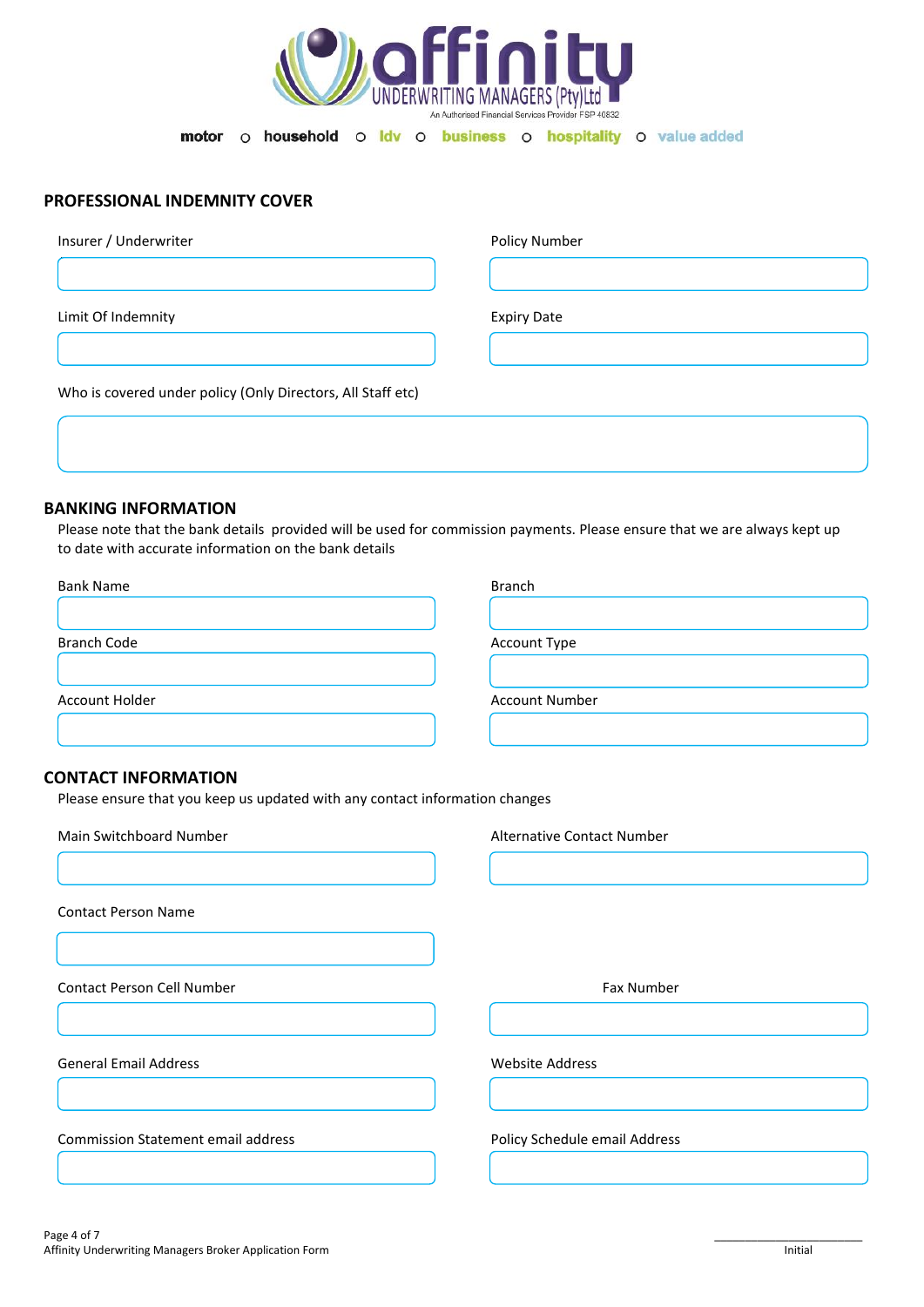

## **ADDRESS INFORMATION**

| <b>Physical Address</b> | <b>Postal Address</b> |  |
|-------------------------|-----------------------|--|
| Street Line 1           | Street Line 1         |  |
| Street Line 2           | Street Line 2         |  |
| Suburb                  | Suburb                |  |
| Province                | Code                  |  |
| Code                    |                       |  |

# **EMPLOYEE INFORMATION**

|             | Please note that we will only assist staff/employees that are listed with us in order to ensure safety of your information |                    |                      |                        |  |
|-------------|----------------------------------------------------------------------------------------------------------------------------|--------------------|----------------------|------------------------|--|
| <b>Name</b> | <b>Surname</b>                                                                                                             | <b>Cell Number</b> | <b>Email Address</b> | <b>Job Description</b> |  |
|             |                                                                                                                            |                    |                      |                        |  |
|             |                                                                                                                            |                    |                      |                        |  |
|             |                                                                                                                            |                    |                      |                        |  |
|             |                                                                                                                            |                    |                      |                        |  |
|             |                                                                                                                            |                    |                      |                        |  |
|             |                                                                                                                            |                    |                      |                        |  |
|             |                                                                                                                            |                    |                      |                        |  |
|             |                                                                                                                            |                    |                      |                        |  |
|             |                                                                                                                            |                    |                      |                        |  |
|             |                                                                                                                            |                    |                      |                        |  |
|             |                                                                                                                            |                    |                      |                        |  |
|             |                                                                                                                            |                    |                      |                        |  |
|             |                                                                                                                            |                    |                      |                        |  |
|             |                                                                                                                            |                    |                      |                        |  |
|             |                                                                                                                            |                    |                      |                        |  |
|             |                                                                                                                            |                    |                      |                        |  |
|             |                                                                                                                            |                    |                      |                        |  |
|             |                                                                                                                            |                    |                      |                        |  |
|             |                                                                                                                            |                    |                      |                        |  |
|             |                                                                                                                            |                    |                      |                        |  |
|             |                                                                                                                            |                    |                      |                        |  |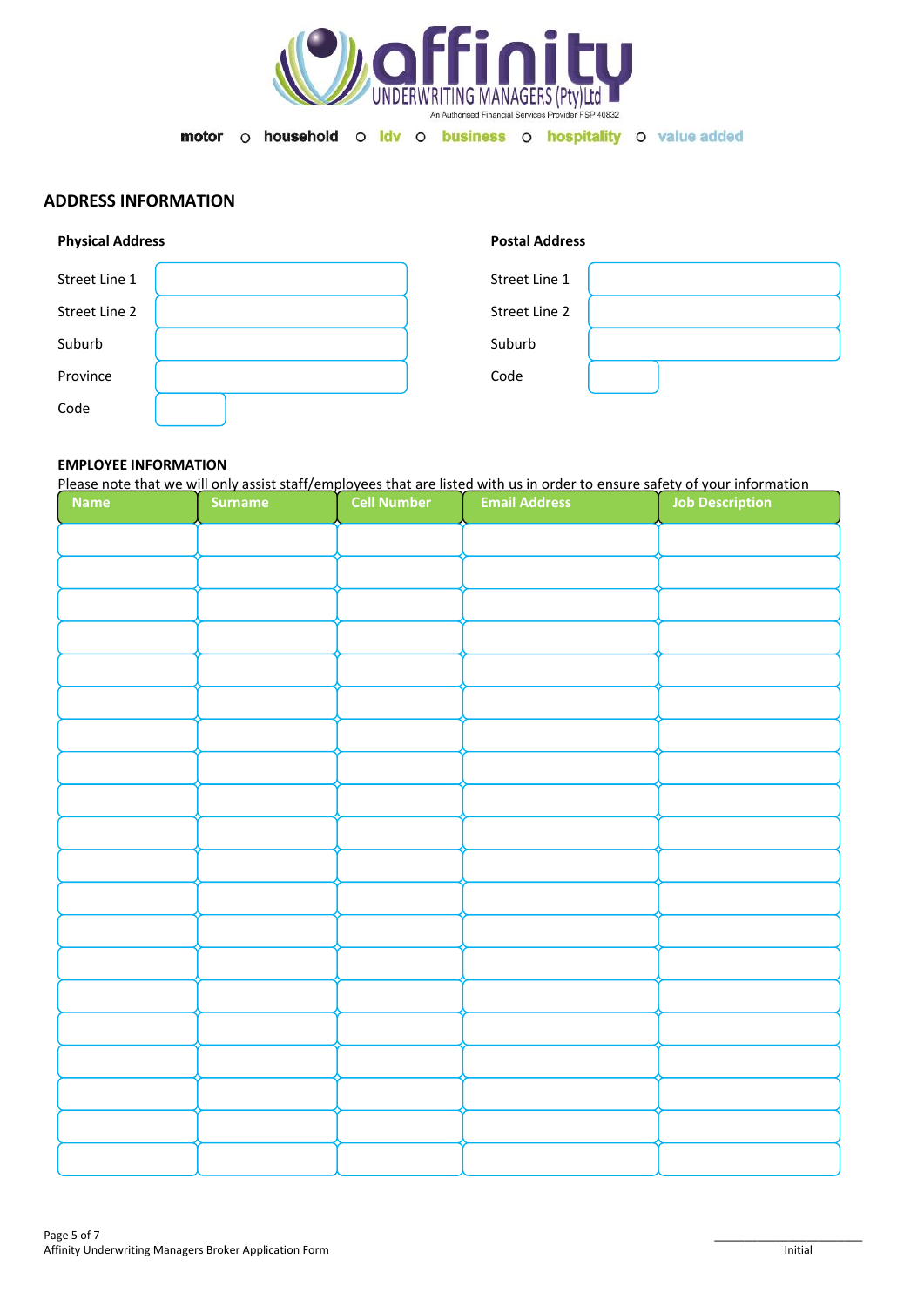

#### **FACILITY DETAIL**

Type of Facilities applied for:

| Personal Lines       |  |
|----------------------|--|
| Commercial           |  |
| Value Added Products |  |

#### **Amount of Business to be placed at Inception** (Move Over Policies)

| Number Of Policies                                        | Premium                                                                                                                                   | <b>Inception Date</b> |  |  |  |  |  |
|-----------------------------------------------------------|-------------------------------------------------------------------------------------------------------------------------------------------|-----------------------|--|--|--|--|--|
|                                                           |                                                                                                                                           |                       |  |  |  |  |  |
|                                                           |                                                                                                                                           |                       |  |  |  |  |  |
|                                                           |                                                                                                                                           |                       |  |  |  |  |  |
| New Business (Excepted Business placed in first 6 months) |                                                                                                                                           |                       |  |  |  |  |  |
| Number Of Policies                                        | Premium                                                                                                                                   |                       |  |  |  |  |  |
|                                                           |                                                                                                                                           |                       |  |  |  |  |  |
|                                                           |                                                                                                                                           |                       |  |  |  |  |  |
|                                                           | New Business (Expected Business placed in first Year)                                                                                     |                       |  |  |  |  |  |
| <b>Number Of Policies</b>                                 | Premium                                                                                                                                   |                       |  |  |  |  |  |
|                                                           |                                                                                                                                           |                       |  |  |  |  |  |
|                                                           |                                                                                                                                           |                       |  |  |  |  |  |
| <b>Broker fee</b>                                         |                                                                                                                                           |                       |  |  |  |  |  |
|                                                           |                                                                                                                                           |                       |  |  |  |  |  |
|                                                           |                                                                                                                                           |                       |  |  |  |  |  |
| <b>DULY AUTHORISED SIGNATURE</b>                          |                                                                                                                                           |                       |  |  |  |  |  |
|                                                           |                                                                                                                                           |                       |  |  |  |  |  |
|                                                           |                                                                                                                                           |                       |  |  |  |  |  |
|                                                           | herby confirm the following:                                                                                                              |                       |  |  |  |  |  |
|                                                           |                                                                                                                                           |                       |  |  |  |  |  |
| b.                                                        | I am duly authorised to sign this application on behalf of the company<br>a.<br>I agree that all information supplied is true and correct |                       |  |  |  |  |  |
|                                                           |                                                                                                                                           |                       |  |  |  |  |  |
|                                                           | Signed on this day the _____ of _________________ 2018                                                                                    |                       |  |  |  |  |  |
|                                                           |                                                                                                                                           |                       |  |  |  |  |  |
|                                                           |                                                                                                                                           |                       |  |  |  |  |  |
|                                                           |                                                                                                                                           |                       |  |  |  |  |  |
|                                                           |                                                                                                                                           |                       |  |  |  |  |  |

Signature

Date

\_\_\_\_\_\_\_\_\_\_\_\_\_\_\_\_\_\_\_\_\_\_\_\_\_\_\_\_\_